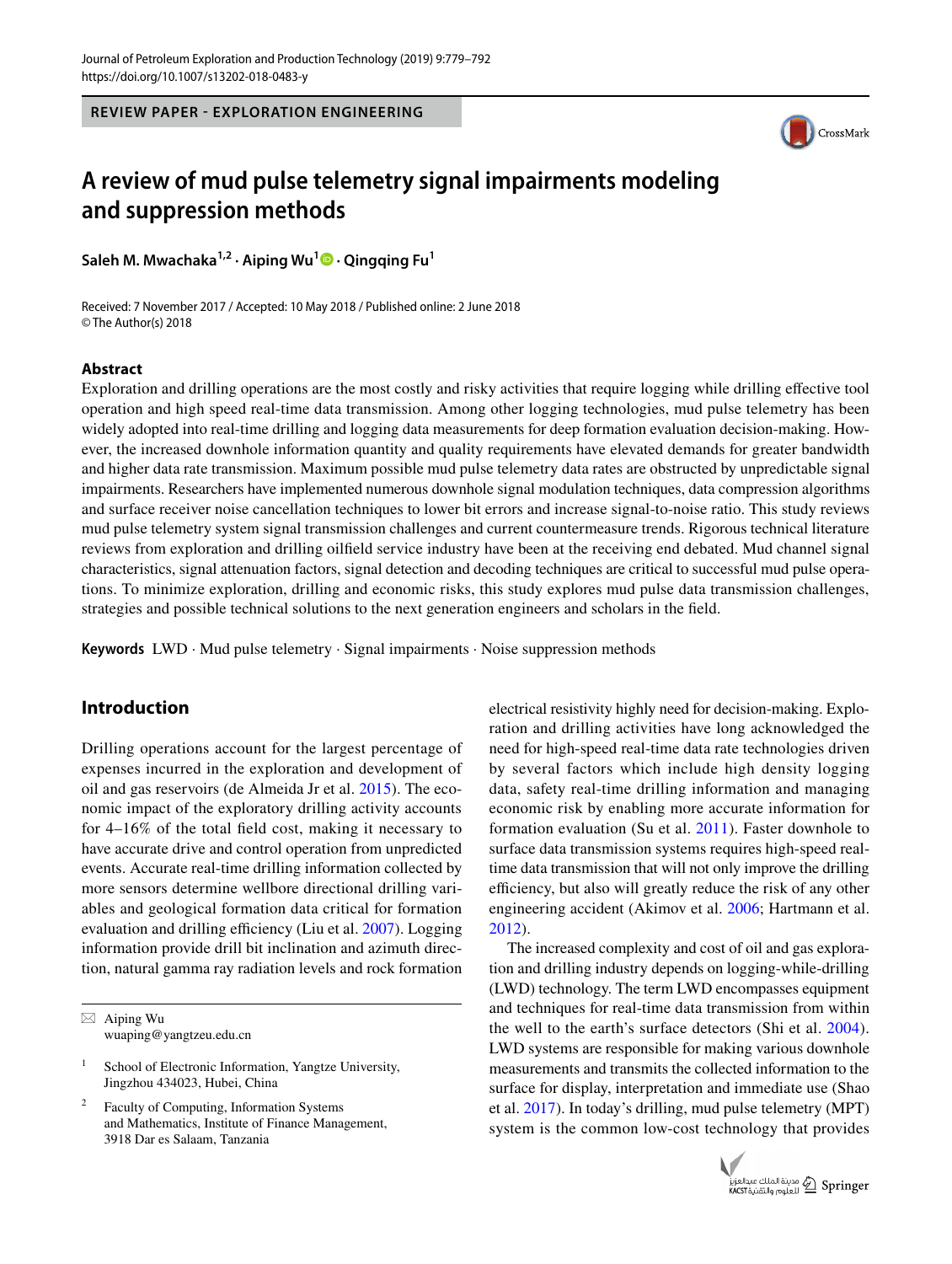reliable two-way real-time data transmission between the wellbore downhole system and the surface receiver (Hutin et al. [2001;](#page-12-3) Liu et al. [2007\)](#page-12-0). For more than a decade, MPT has gained advantages in downhole data transmission technology that includes the downhole mud pulse generator and ground signal detection and extraction system (Su et al. [2011](#page-13-0)). Proper well conditioning, navigation, and feedback control for real-time target relocation requires more sophisticated technical solutions to improve drilling efficiency, safety, and best scoping of the best hydrocarbon production zones. The availability of different telemetry systems design improvements has allowed the industry to overcome diverse challenges facing transmission of information from downhole to the surface using varying techniques and methods.

However to date, the challenges facing LWD mud pulse signal transmission characteristics still require extensive research. Academicians and researchers are not discussing similar techniques on the effects of various sources of signal impairments and methods reducing and eliminating them. Furthermore, results from empirical studies are still diverse and contradicting. In this study, compilation of technical articles, papers, journals and patents, has been used to gain theoretical background, technical understanding and industry practical applicability of MPT system operations and related challenges.

The study reviews various signal impairments that affect the quantity and quality of mud pulse telemetry signal required to maximize real-time data transmission throughput between downhole system and surface receiver. The paper explores mud pulse signal transmission and processing technical solutions to overcome limitations from downhole signal generation, signal transmission and impairments and signal detection and extraction at the surface receiver. The paper is organized into eight (8) sections: The next section explores the LWD technologies while the subsequent section reviews the mud pulse telemetry system signal generation, transmission, detection and extraction; then the following section discusses the various sources of signal impairments affecting the mud pulse signal transmission and extraction; subsequently, the current techniques and methods applied to suppress unwanted mud pulse signal impairment effects are reviewed; before summarizing the paper, comprehensive MPT technological performance advances are reviewed; thereafter, the paper is summarized and discussed; finally, the paper concludes.

## **LWD telemetry systems**

This section reviews a number of common logging while drilling (LWD) technologies in the oil and gas drilling operations. The review aims at identifying the benefits of faster and better quality telemetry systems as the basis of



effective geo-steering decision making and drilling risk control (Wassermann et al. [2009](#page-13-2)). Downhole telemetry technologies that transfer drilling data to the surface are categories into wired-pipe telemetry (WPT) and wireless telemetry systems that include electromagnetic (EM), acoustic and mud pulse (MPT) telemetry systems (Hutin et al. [2001\)](#page-12-3). Increased downhole collected information quantity have led the deployment of telemetry technology to be limited by transmission bandwidth of critical data (Nygard et al. [2008\)](#page-12-4). The increased bandwidth demand guarantee complete drilling and formation evaluation in real time (Wolfe et al. [2009\)](#page-13-3). The real-time data are important for well construction analysis and decision making to optimize drilling and well completion strategies while drilling.

Early researches were passionate about electromagnetic (EM) telemetry technologies to transmit downhole drilled information with data rates reaching above 1 bps being realized over significant depths, and claimed the possibility of reaching 100 bps with repeater system (Harrison et al. [1990](#page-12-5)). EM telemetry was found to be a reliable system as it lacks moving parts, but had limitations on the types of wells where it can be used. The electromagnetic waves conducting medium decays the electromagnetic signal and limit the signal propagation to impractical distances (Neff et al. [2007](#page-12-6)). However, mud pulse telemetry advanced in parallel to EM and today's mud pulse systems are capable of greater than 20 bps from depths greater than 6096 m with repeater less systems (Wasserman et al. [2008\)](#page-13-4). The EM telemetry high electrical conductivity was found imperfect in water depths offshore operations, relegated the technology to oil and gas market onshore, shallow depths that need low transmission rates (Schnitger et al. [2009](#page-12-7)). In the end, electromagnetic telemetry technology growth was declined due to high attenuation suffered by the electromagnetic signals in water environments and limited transmission distance.

Acoustic telemetry technology transmission performance is not mature enough; mostly applied in exploratory and testing wells operation limited to shallow depth wells of less than 2500 m (<2500 m) (de Almeida Jr et al. [2015](#page-11-0)). Mud pulse telemetry technology uses the modulated mud pressure signal pulses that traverse along the drilling pipe to deliver data at the surface over a long transmission distance exceeding 10,700 m. The acoustic telemetry unlimited depth capability can be realized when acoustic repeater is deployed (Neff et al. [2007](#page-12-6)), adding extra maintenance cost. This system transmission waves have many harmonics that propagate through the pipe string which experience a decent frequency-dependent decay while propagating causing noticeable signal dispersion due to multipath reflections in the pipe string (Farraj et al. [2013\)](#page-11-2).

The introduction of wired-pipe technology (WPT) was first tested in 2003 and commercially launched in 2006 (Ali et al. [2008;](#page-11-3) Reeves et al. [2006\)](#page-12-8), offered the wider real-time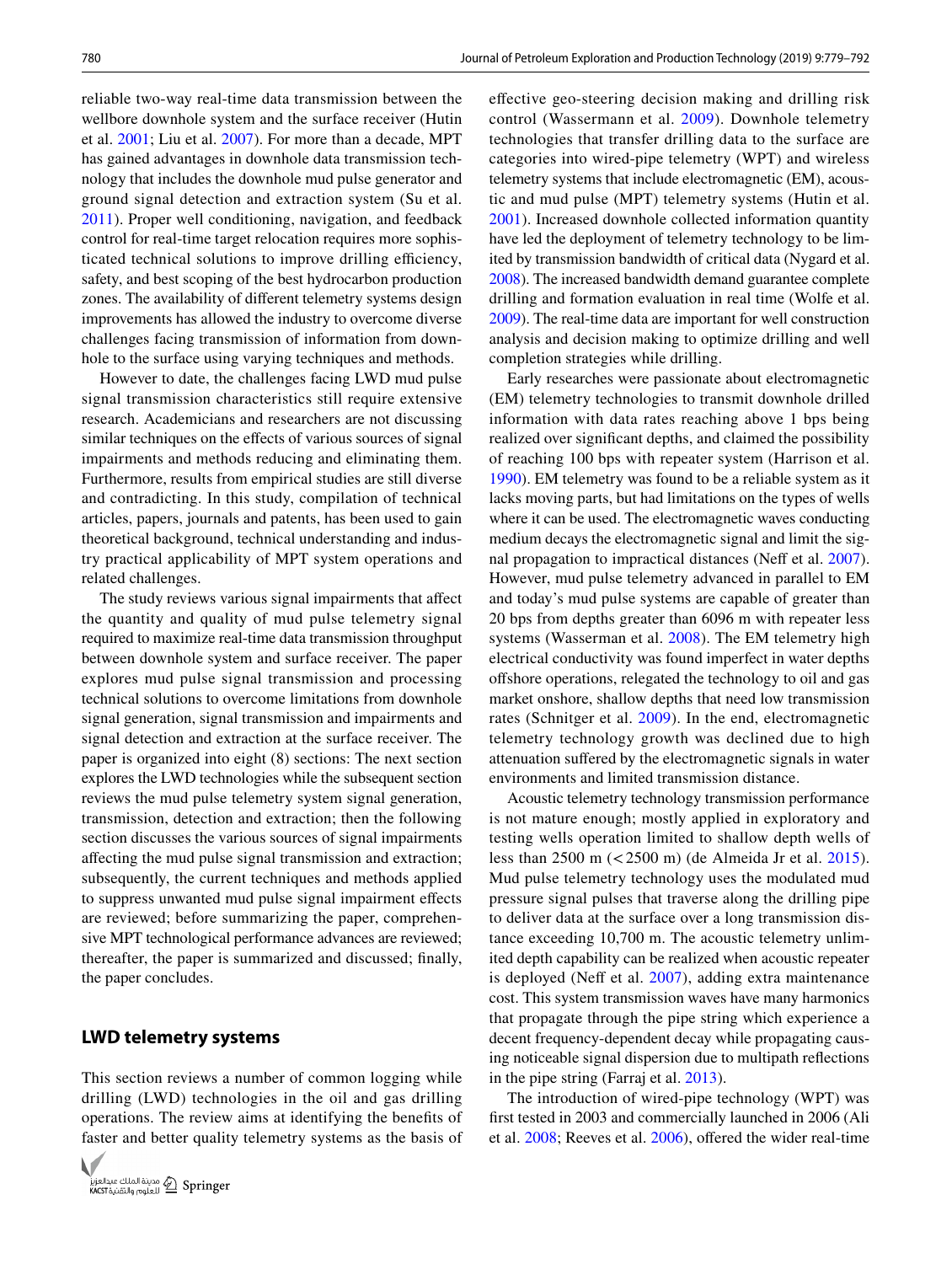bandwidth (Manning et al. [2007\)](#page-12-9), allowing reliable, bi-directional data transmission at speeds up to 57,600 bps (Hernandez et al. [2008](#page-12-10)). The wired CTT technology hindered the conventional mud pulse and electromagnetic telemetry method bandwidth restriction and time lag, resulting into high speed data transmission systems. WPT systems massively expanded the quantity and quality of information available while drilling giving much greater volume, resolution and quality of formation evaluation and drilling dynamics data reducing the non-productive time (NPT) (Nygard et al. [2008](#page-12-4)).

The most advanced coiled tubing telemetry (CTT) systems that have been extensively used employ either the  $\frac{1}{8}$ inch insulated electrical conductor (Livescu et al. [2015a](#page-12-11), [b](#page-12-12); Taggart et al. [2011](#page-13-5)), or the optical fiber (Mokhtar et al. [2014](#page-12-13); Ramondenc et al. [2013](#page-12-14)). The functionality and capabilities of both wired CTT types bottomhole assemblies (BHAs) systems are designed to meet similar requirements only differs on how the electrical power is provided to the down-hole sensors (Livescu et al. [2015a\)](#page-12-11). The insulated electrical wired CTT system transfer electrical power through its electrical conductor while optical fiber CTT system requires BHA batteries to power its downhole sensors. The common insulated electrical conductor BHA sizes include  $2^{1}/_{8}$ -,  $2^{7}/_{8}$ -, and  $3<sup>1</sup>/2$ -inches designed with several single-point sensors for real-time measurements of downhole pressure, temperature, and location (Blanco et al. [2017\)](#page-11-4). CTT systems field test with depth, pressure, and temperature data in real-time increased the job efficiency and well intervention control operations without mobilizing the crew, wireline and tractor equipment, saving an estimated of six (6) days minimum per well wireline logistics and work.

Due to their advanced design and operational complexity, coiled tubing telemetry systems present several design challenges. The large volume of real-time data acquired by CTT downhole system still requires image compression before data transmission. The image compression ratios achieved with WPT systems are significantly lower compared to ratios achieved by MPT systems yielding to unmatched resolution of close-to-memory image definition (Wolfe et al. [2009](#page-13-3)). CTT operation records low signals which contain high noise signals that need proper noise cancellation techniques for accurate readings; small space installed printed circuit boards (PCBs) due to the annular flow path comprise many interconnections that increase the design complexity and power consumption; the annular ring installation contains foil strain gauges that are permanently glued with heat-cured epoxy resin on the inside wall of its pressure housing, thus wiring mounting requires a specialized tool and a highly skilled technician and time consuming (Blanco et al. [2016](#page-11-5)). The initial CTT assembly laboratory test is performed at atmospheric and downhole pulling and pushing pressure force conditions that require complex differential pressure mathematical modeling for pressure compensation at downhole condition (Garner et al. [2016\)](#page-11-6). Currently, the complex quantitative interpretation model for acid treatments required for qualitative interpretation and surface display of wired CTT downhole data in real time is yet undisclosed (Blanco et al. [2017\)](#page-11-4).

The recent MPT technology advancements marked a stepchange improvement in providing real-time data rates from greater depths, whereby currently available MPT system can achieve up to 20 bps (Wasserman et al. [2008\)](#page-13-4). The combined high data rate techniques with state-of-the-art image compression technologies have led mud pulse telemetry appropriate for fine-scaled geological feature determination (Fulda et al. [2006\)](#page-11-7). Table [1](#page-2-0), summarizes the performance of the different LWD telemetry technologies. Mud pulse demonstrates reliable data transmission performance records, feasible to wide range operating environments and low cost operations.

## **Mud pulse telemetry (MPT) system**

Modern petroleum exploration, drilling and production operations demand great information quantity relating to downhole parameters and conditions that contain earth formation characteristics traversed along the drilling borehole (Shearer [2010](#page-12-15)). LWD technology has ordinarily employed mud pulse telemetry (MPT) systems to measure those parameters and increase field operations' profit and economic value. The MPT system transmits signals using the communication channel which consists of drilling fluid column, normally the mud, which runs in the drill pipe between downhole

<span id="page-2-0"></span>**Table 1** Comparative performance among LWD telemetry technologies. (Source: Compiled from literatures)

| Features                          | LWD telemetry technology |           |            |                  |
|-----------------------------------|--------------------------|-----------|------------|------------------|
|                                   | Electromagnetic          | Acoustics | Mud pulses | Wired drill pipe |
| Max. transmission data rate (bps) | 10                       | 20        | 20         | 57,600           |
| Maximum depth (meters)            | 5500                     | 3700      | 12,200     | Unlimited        |
| Data quantity                     | Medium                   | Low       | High       | Very high        |
| Signal attenuation                | High                     | High      | Medium     | N/A              |
| Signal interference               | High                     | Medium    | Medium     | Low              |
| Installation and other cost       | Medium                   | Medium    | Low        | High             |

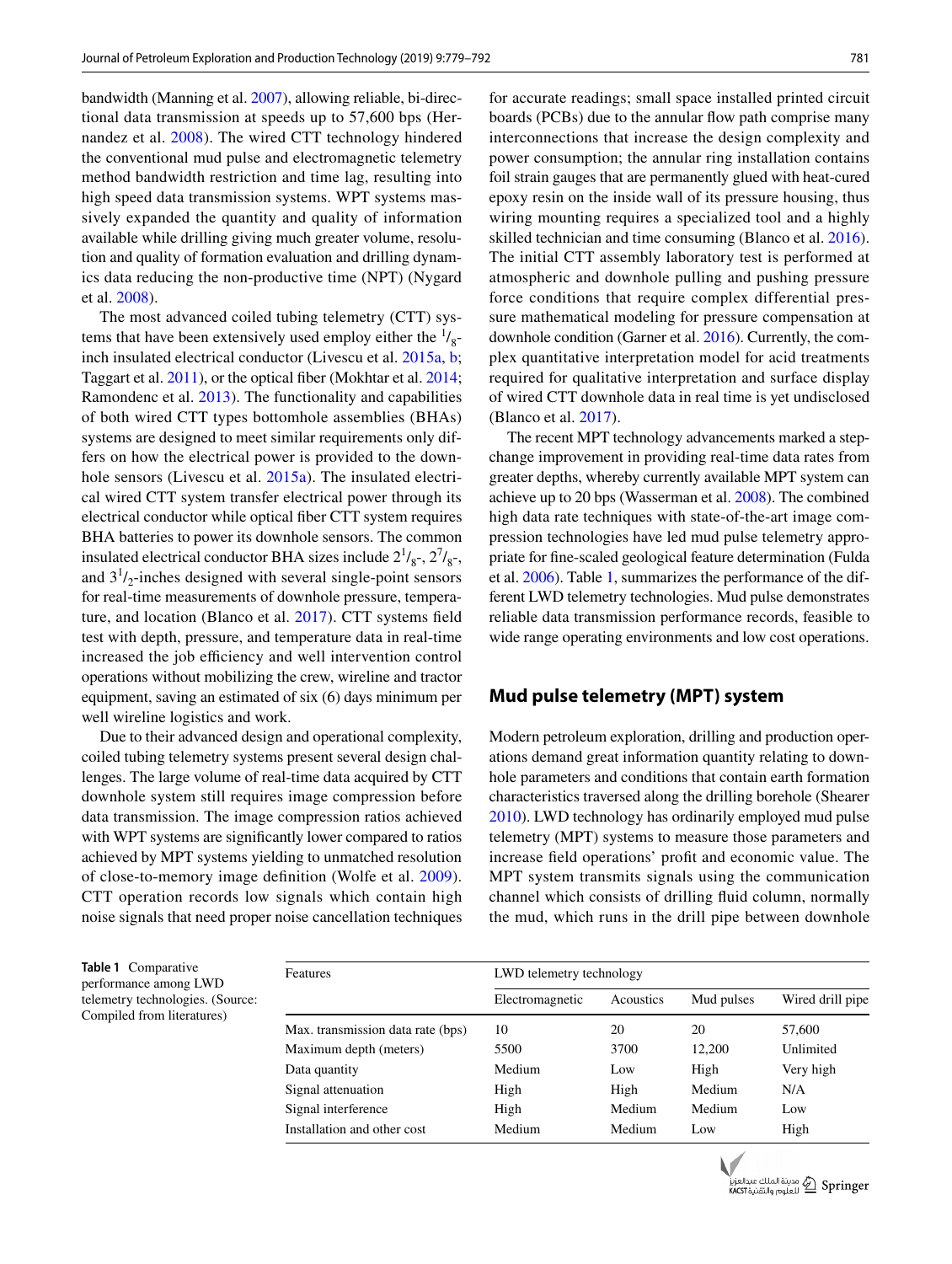transmitter and the surface receiver (Klotz et al. [2007,](#page-12-16) [2008a](#page-12-17)). The drilling fluid is used to lubricate and cool downhole drillstring components, carry cuttings from the base of the borehole to the surface, and balance the hydrostatic pressure in the rock formations. MPT system uses coded drilling fluid pressure signal pulses generated at downhole that propagate through the mud to uphole surface system where are detected and decoded for interpretation (Hutin [2012](#page-12-18)). The downhole drilling fluid passes through a moving valve that restricts mud flow and in turn generates pressure waves which travel to surface at varying speeds depending on the drilling fluid properties. Controlled pressure pulse variations at downhole are used to modulate amplitude, phase and frequency of mud pulse signals generated by mud pumps (Hahn et al. [2008\)](#page-12-19). The surface received signal is responsive to the pulse variations related to the downhole measured data. To send a stream of data, three known mud pulse pressure pulses, positive-pulse, negative-pulse (Annular-venting telemetry) and continuous-wave (mud siren) waves are generated, Fig. [1](#page-3-0) (Hutin et al. [2001\)](#page-12-3). The pressure pulses generated by poppet pulsers form positive-pulse and negative-pulse (annular-venting telemetry) systems that are discrete pressure waves; siren pulsers generate continuous wave pulses that are periodic; and rotationally oscillating shear-valve pulsers that may generate discrete pulses and/or continuous wave signals (Shi et al. [2004\)](#page-13-1). These generated mud pulsar series are recognizable by the surface signalprocessing module (Shi et al. [2004](#page-13-1)). Details on generation of these pressure pulses can be read from (Hahn et al. [2008](#page-12-19); Hutin [2012](#page-12-18); Reckmann [2014](#page-12-20); Shi et al. [2004](#page-13-1)) scientific research works.

Transmitted pulse signals containing critical well drilling information are encoded by various techniques in advance before they propagate to surface for detection and decoding (Li and Reckmann [2009\)](#page-12-21). The surface pressure transducers detect signals weakened by signal strength degradation (attenuation), erosion, pressure drop across the borehole and other signal impairment effects (Hahn et al. [2008](#page-12-19); Hutin [2012](#page-12-18)). The received information contains logging data and parameters of pressure, temperature, drill bit direction and deviation. Critical logging include electrical conductivity of the various formation layers, acoustic and nuclear properties, porosity, induction, and pressure gradients (Klotz et al. [2007\)](#page-12-16). To improve drilling operations and economic production of the reservoirs, methods to recover the downhole transmitted signals are mandatory.

## <span id="page-3-1"></span>**MPT system signal impairments**

Mud channel signals experience pressure fluctuations and uncertainty caused by various MPT system components that potentially change signal properties during the course of data transmission. The main noise sources that induce pressure fluctuations are mud pumps, pulsation dampeners, surface piping, pressure transducer locations, drill string components, mud properties and the well depth (Klotz et al. [2008a](#page-12-17), [c](#page-12-22)). The mud channel that the pulse signals pass as they propagate to the surface is extremely harsh, demanding complex surface signal detection and extraction. Common mud pulse signal property distortions which degrade signal transmission and data rates are downhole signal strength, signal attenuation, surface induced noise (electrical noise) and surface piping induced signal reflections (Klotz et al. [2008c](#page-12-22)). Unpredictable and complex adjustable signal impairments are caused by drilling noise, drill string motion noise within the borehole, attenuation and circulation pumps noise (Shearer [2010](#page-12-15)). Depending on the severity of the mud channel conditions and signal distortions, to achieve maximum possible data rates, telemetry systems must be robust and flexible, both downhole and at the surface receiver (Klotz et al. [2008a,](#page-12-17) [b](#page-12-23), [c](#page-12-22)). Despite the signal processing complexity and their varying properties, mud pulse systems must adapt the harsh working environment and recover the useful original signals. This section discusses main mud pulse telemetry system signal impairments that affect MPT data transmissions.

### <span id="page-3-2"></span>**MPT mud pump noises**

<span id="page-3-0"></span>**Fig. 1** Generated mud pulses: positive (**a**), negative (**b**) and continuous (**c**)

**Time Time** Time

 $(b)$ 

 $(a)$ 



During mud pulse signal transmission, mud pumps generate down-going mud flow which creates pressure signals

 $(c)$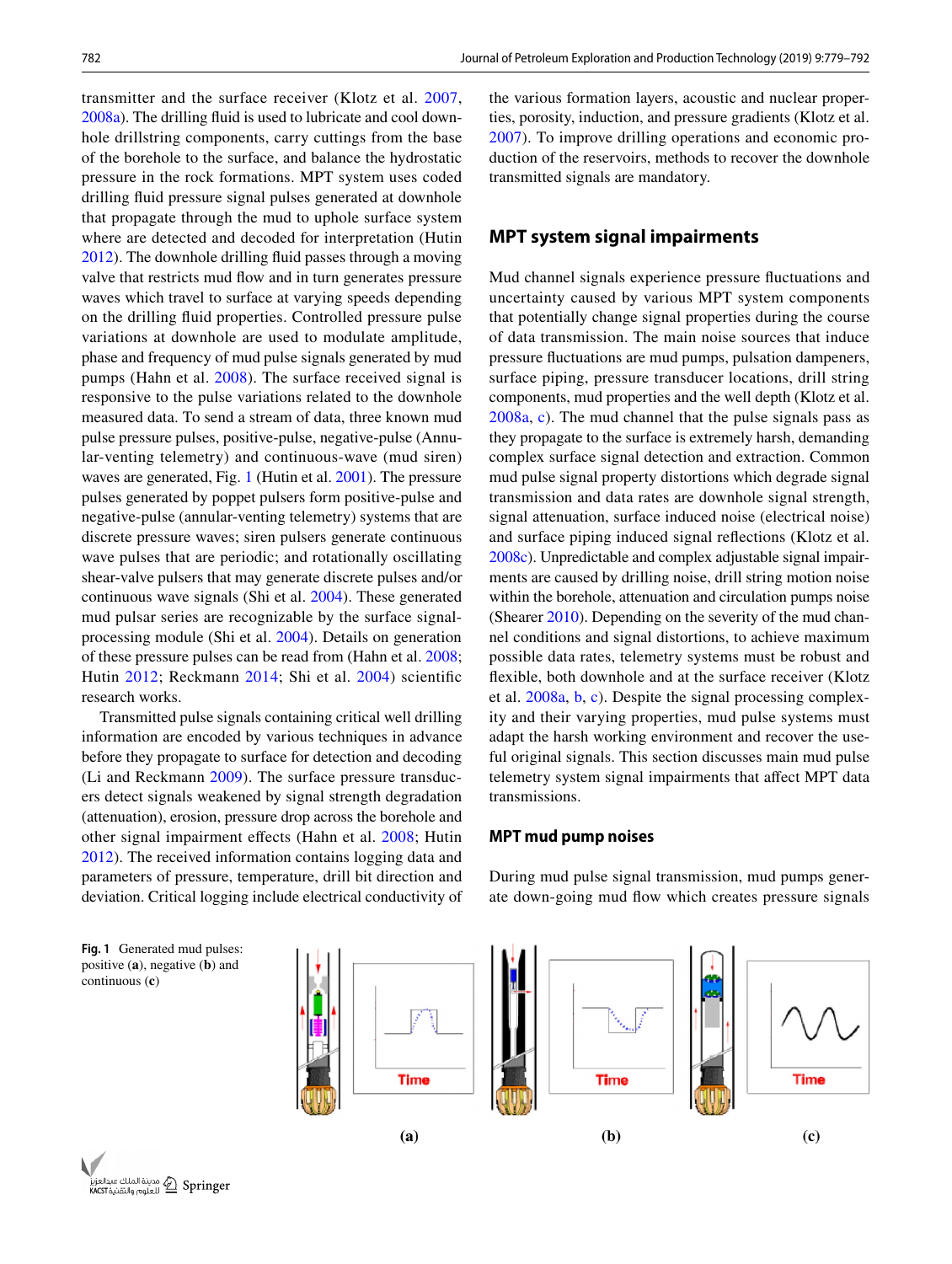by simultaneously opening and closing intake and exhaust valves and moving a piston back and forward within a cylinder. Reciprocating motion of mud pump pistons generates pump signals propagating downstream in opposite direction from the downhole pulse information carrying signal wave (Hahn et al. [2008](#page-12-19)). Forcing mud through the exhaust valve create mud pressure variations which pass through the surface transducer down the drill string to the drill bit and results into cumbersome mud pump noise signals (Reckmann [2014](#page-12-20)). Despite pressure random noise and signal interferences, generated mud pump pressure fluctuations create notable signal amplitude and frequency variations within the frequency ranges 1–20Hz, commonly used for LWD data telemetry systems (Brackel [2016](#page-11-8); Li and Reckmann [2009](#page-12-21); Shen et al. [2013a,](#page-12-24) [b\)](#page-12-25). The MPT pulse signal is lost in the pump noise which affects surface pressure transducers as are located close to mud pumps than to the mud pressure pulsar generators (Brackel [2016;](#page-11-8) Brooks [2015\)](#page-11-9). Mud pump noises have frequency magnitude greater than the original pulse pressure signal waves, causing difficult correct signal extractions.

The frequencies at which pump noise tones occur are harmonic in nature and appears as set of frequency integers that are multiples of pump stroke rates fundamental frequency, e.g., 3F, 6F, 9F, etc, that can be estimated by Eq. [1](#page-4-0). The amplitudes of the dominant harmonics are higher than other harmonics, if selected will affect the signal energy leading to demodulation and data-decoding complex (Hutin et al. [2001](#page-12-3)). To minimize the effect of this noise, it is possible to predict on which frequency the harmonics will appear using the following equation:

$$
f_n = (n \times s) / 60,\tag{1}
$$

where  $f_n$  is the frequency of the *n*th harmonic. *s* is the pump stroke rate, stroke/minute, and *n* is the Harmonic number, *n* ∈ {1,2,3,...}.

To diminish the effect of the individual contributions of each piston in a mud pump, MPT system use pulsation dampeners to smooth the pressure pulses. However, certain pressure signal objects remain and may distort the pressure pulse signals (Brackel [2016\)](#page-11-8). The dominant pump harmonics which have high-energy signatures with potential to generate significant distortion to the telemetry can be estimated using the following equation:

$$
n = m \times N_c \times a,\tag{2}
$$

where *n* is the harmonic number, *m* is the positive integer number, *N*c is the number of cylinders in the pump s, and *a*is the pump action  $(1 = \text{single}, 2 = \text{double})$ .

Methods to remove mud pump noises and reflections from the measured signal use two spaced transducers at surface receivers. The measured signal at first transducer is delayed by the approximated time that takes the pressure pulses to

travel between transducers and later subtracted from the signal measured at the second transducer (Reckmann [2008](#page-12-26); Wassermann et al. [2008](#page-13-6)). Signal processing of the received signal from first and second transducers is added with active pump strobe signal and used to obtain pump signatures at first and second spaced transducer measurements. The signal transfer function is computed from channel pump signatures and used to estimate the downhole transmitted telemetry signal. Initially, attempts to solve the problem used the received signals to determine signal transfer function of the communication channel between two transducers (Reckmann [2014](#page-12-20); Wassermann et al. [2008](#page-13-6)). The estimated received signals transfer function can be unreliable, inaccurate and misrepresentation of the signal attenuation and/or distortion as it contains interfered signal components of downhole up-going signal and mud pump down-going signal directions (Was-sermann et al. [2008](#page-13-6)). Least mean-squares filtering algorithm was used to reduce pump noise signals based on frequency characteristics analysis of the noise generated by one or more pumps (Li and Reckmann [2009](#page-12-21); Shao et al. [2017](#page-12-2)). The frequency domain analysis of the pump frequencies is fine-tuned in the time domain and a synthetic timing signal is used for the filtering.

#### **MPT signal attenuation and dispersion**

<span id="page-4-0"></span>As MPT system signals propagate through the drilling mud along the borehole, signals are attenuated and dispersed. This is caused by underbalanced drilling mud which results into viscous dissipation and frictional energy loss at the borehole walls (Harrell et al. [2000](#page-12-27)). To minimize reservoir damage, the drilling mud pressure is kept high that exceeds the hydrostatic pressure and nitrogen gas is used to reduce mud density. The effect increases the drilling mud compressibility hence reducing mud bulk modulus and mud pulse propagation velocity in the drilling fluid (Lin et al. [2013](#page-12-28)). Changes in drilling mud compressibility may result into serious earth formation damage which strongly affects the shape of the signal pulses and complicates the decoding process. Factors influencing mud pulse signal attenuation include the borehole depth, drilling mud type, number of joints in the drill string, drillstring inner diameter and signal operating frequency (Brooks [2015](#page-11-9)). Attenuation impacts may not be constant across the range of frequency components, lower frequency components are subject to less attenuation than higher frequencies (Klotz et al. [2008c](#page-12-22)). Devising good control of the various noise sources in 1–20Hz frequency band, it is advantageous to transmit MPT data at the lowest possible frequency to minimize the signal attenuation impacts. In high data rate exploration and drilling operation applications, the effect of signal attenuation is not the major burden but rather the various noise sources and their distribution across the available channel transmission band.

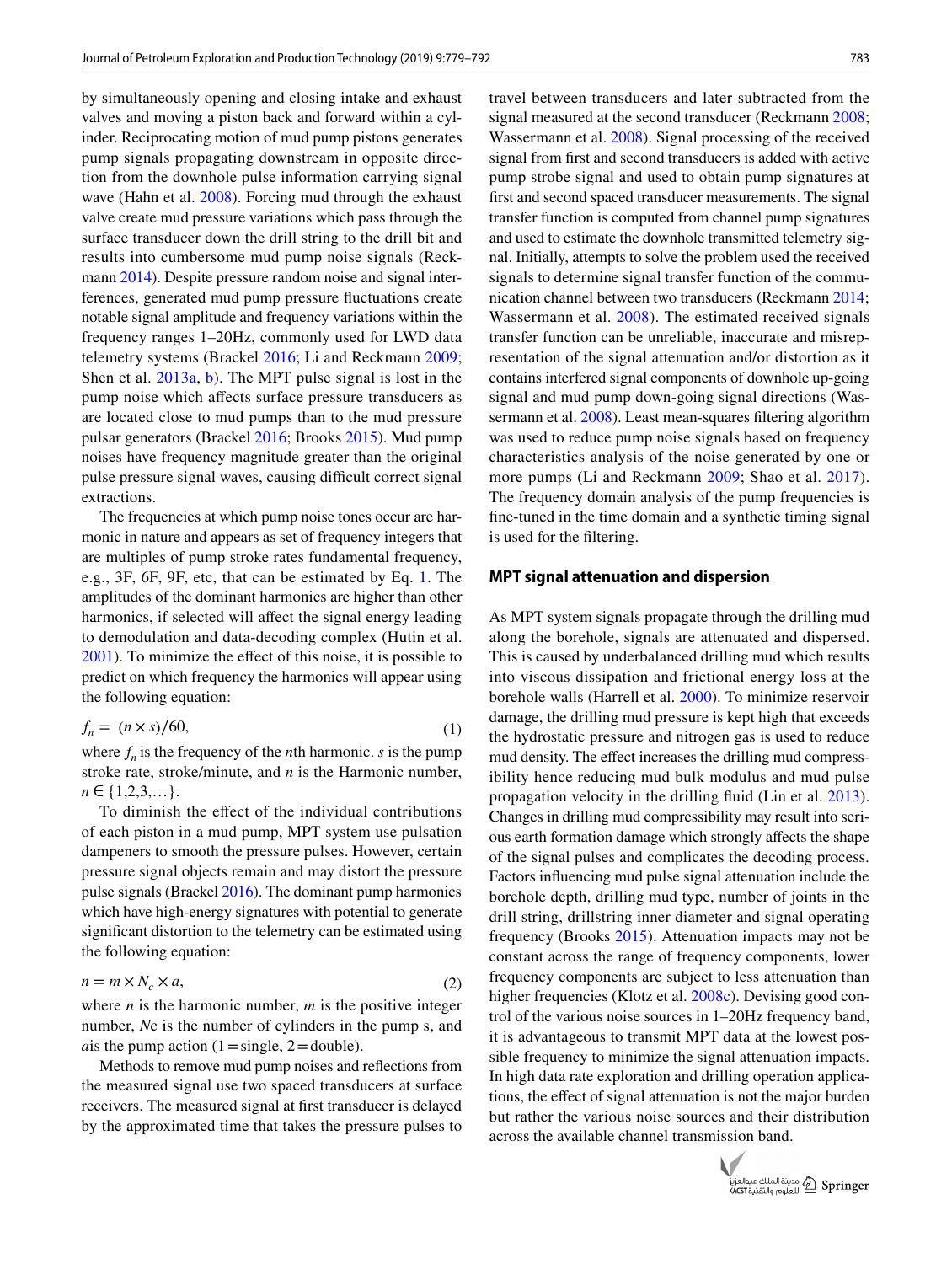#### **Signal echoes and reflections**

High data rate pulsars in MPT telemetry not only create signals that propagate uphole, but also reverse direction, down-going signals that reflect at the drillbit which combine to create constructively or destructively interfering signals. Strong signal reflections are detected at the surface signal detectors caused by mud pumps, pulsation dampeners, drill string joints and diameter changes, dispersion and filtering of certain frequencies within mud channel (Brackel [2016](#page-11-8); Brooks [2015](#page-11-9)). The ultimate signal that travels up the drillpipe depends on mud velocity, the position of the pulsar in the drill collar, operating frequency and the bottomhole assembly details forming the host waveguide. The superposition of the main wave from the transmitter and the multiple reflected waves generate either destructive interference or constructive interference pulse signals (Shi et al. [2004](#page-13-1)). Destructive interference signal can severely limit data rate and transmission distance while the constructive interference signal, if properly applied, can enhance LWD signal strength without the power penalties incurred by mechanical methods. As a matter of fact, signal reflections occur at any impedance mismatch positions in drillstring, reducing its impacts (Cheng et al. [2014a,](#page-11-10) [b\)](#page-11-11) proposed novel multipleecho suppression model using two receivers based on the transient pulse responses in uplink and downlink channels.

#### **Drill string rock formation and gas**

The rock formation solid particles, free gas volume fraction and mud channel compressibility significantly affect the mud pulse velocity and signal attenuation (Li et al. [2015;](#page-12-29) Liu et al. [2007](#page-12-0)). Solid particles caused by the rock formation that are destroyed during the drilling process, form formation fragments of different sizes and the gas may enter the borehole when a high-pressure zone is being penetrated (Cowan [2005](#page-11-12); Lu et al. [2013](#page-12-30)). As mud solids and the free gas content increases, mud density and mud compressibility changes decrease the mud pulse velocity which add complexity to signal transmission speed (Liu et al. [2007](#page-12-0); Shi and Liu [2002\)](#page-13-7). The initial mud pulse propagation velocity calculation models considered drilling mud to be a single phase; however, drilling mud is a multiphase, containing clay, formation cuttings of various sizes, barite, and free gas mixed with water or oil, all affecting the mud bulk modulus (Shi and Liu [2002\)](#page-13-7). Drilling mud borehole boundary constraint study using mud pulse velocity continuity derived equation shows that water-based mud velocity is generally higher than oil-based mud. If gas influx is not offset in time, the unstable effect can escalate into well blowout creating severe financial losses, environmental contamination, and even potential human lives loss (Lin et al. [2013](#page-12-28)).



#### **Downhole random noise (electrical noise)**

Downhole sources of random noise are the pressure fluctuations caused by bit vibration, drilling motor stalling and the drill bit interaction with formation being drilled. Mechanical rig vibration and electrical noise coupling into the electrical wiring that carries the electrical signals from the drilling sensors to the signal receiver may degrade telemetry signal detection and extraction (Shi et al. [2004\)](#page-13-1). These noises present the band-limited white Gaussian noise due to the lower noise frequency spectrum (Hutin et al. [2001\)](#page-12-3). Although the random noise frequencies are small but they can affect certain signal frequency bands, causing relatively larger random pressure amplitude fluctuations and may lower downhole signal-to-noise ratio (SNR).

Signal impairments degrade the quality of the surface received signal and complicate telemetry signal detection and extraction. Consequently, methods and techniques to recover the transmitted downhole signal at the surface are becoming key problems for LWD mud pulse systems.

## **Signal impairment suppression methods**

Researchers have shown that mud pulse telemetry technologies have gained exploration and drilling application advantages by providing cost-effective real-time data transmission in closed-loop drilling operations. Given the inherited mud pulse operation difficulties, there have been numerous communication channel efforts to improve data rate speed and transmission distance in LWD operations. As discussed in "[MPT systems signal impairments](#page-3-1)", mud pulse signal pulse transmissions are subjected to mud pump noise signals, signal attenuation and dispersion, downhole random (electrical) noises, signal echoes and reflections, drillstring rock formation and gas effects, that demand complex surface signal detection and extraction processes. A number of enhanced signal processing techniques and methods to signal coding and decoding, data compression, noise cancellation and channel equalization have led to improved MPT performance in tests and field applications. This section discusses signal-processing techniques to minimize or eliminate signal impairments on mud pulse telemetry system.

## **Matched filter**

At early stages of mud pulse telemetry applications, matched filter demonstrated the ability to detect mud pulse signals in the presence of simulated or real noise. Matched filter method eliminated the mud noise effects by calculating the self-correlation coefficients of received signal mixed with noise (Marsh et al. [1988\)](#page-12-31). Sharp cutoff low-pass filter was proposed to remove mud pump high frequencies and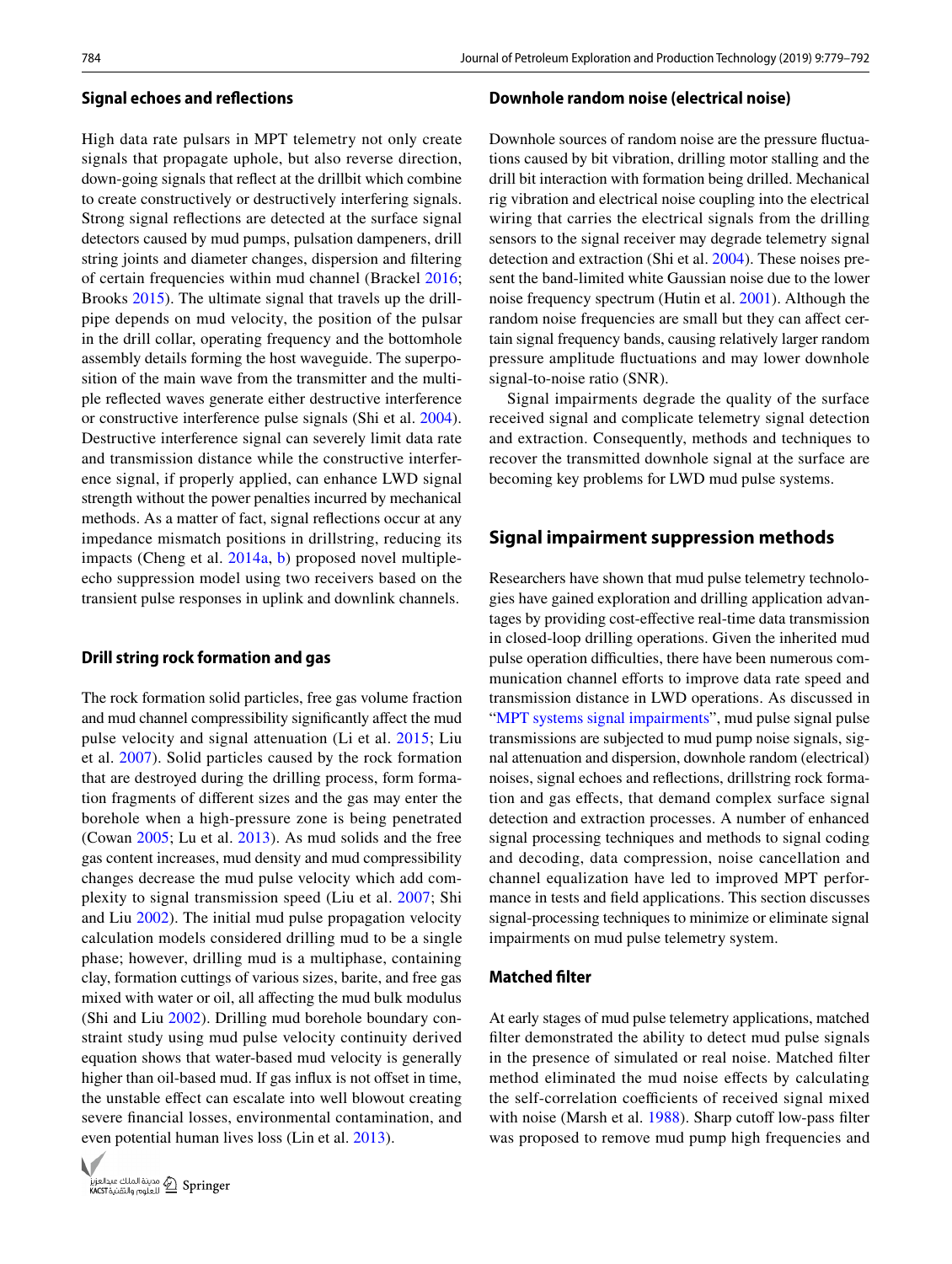improve surface signal detection. However, matched filter method was appropriate only for limited single frequency signal modulated by frequency-shift keying (FSK) with low transmission efficiency and could not work for frequency band signals modulated by phase shift keying (PSK) (Shen et al. [2013a\)](#page-12-24).

## **Wavelet transform**

Wavelet transform method was developed and widely adopted and used in signal processing to overcome limitation of Fourier transform in time domain (Bultheel [2003](#page-11-13)). Although Fourier and its revised fast Fourier transforms are powerful mathematical tool, they are not very good at detecting rapid changes in signals such as seismic data and well test data in petroleum industry containing many structure of different scales (Multi-scale structures) (Guan et al. [2004\)](#page-12-32). Fourier coefficients do not provide direct information about the signal local behavior (localization); but the average strength of that frequency in the full signal as the sine or cosine function keeps undulating to infinity. Wavelet transform analyzes the signal frequency components and time segment, and fine tune sampling of localized characters of time or frequency domain. Principles of wavelet transform and de-noising technique show that signal can be divided into space and scale (time and frequency) without losing any useful information of the original signal, hence ensuring the extraction of useful information from the noised signal (Li et al. [2007](#page-12-33)). Different wavelet base parameters constructed, such as haar, db, coif, sym, bior, rbio and dmey, are suitable for different signal processing requirements. The small the scale parameter is, the higher the resolving power in frequency, suitable for processing high frequency signals; conversely, the larger the scale is the higher resolving power suitable for low frequency signal.

In processing noise-contaminated mud pulse signals, longer vanishing moments are used, but takes longer time for wavelet transform. The main wavelet transform method challenges include effective selection of wavelet base, scale parameters and vanishing moment; the key determinants of signal correlation coefficients used to evaluate similarities between original and processed signals. Chen et al. ([2010\)](#page-11-14) researched on wavelet transform and de-noising technique to obtain mud pulse signals waveform shaping and signal extraction based on the pulse-code information processing to restore pulse signal and improve SNR. Simulated discrete wavelet transform showed effective de-noise technique, downhole signal was recovered and decoded with low error rate. Namuq et al. ([2013](#page-12-34)) studied mud pulse signal detection and characterization technique of non-stationary continuous pressure pulses generated by the mud siren based on the continuous Morlet wavelet transformation. In this method, generated non-stationary sinusoidal pressure

pulses with varying amplitudes and frequencies used ASK and FSK modulation schemes. Simulated wavelet technique showed appropriate results for dynamic signal characteristics analysis.

While Fourier coefficients provide average signal information in frequency domain and unable to reveal the nonstationary signal characteristics, wavelet transform can effectively eliminate MPT random noise when signal carrier frequency characteristics (periods, frequencies, and start and end time) are carefully analyzed.

#### **Adaptive noise‑filtering techniques**

As discussed in "[MPT mud pump noises"](#page-3-2), the often overlap of the mud pulses frequency spectra with the mud pump noise frequency components adds complexity to mud pulse signal detection and extraction. Real-time monitoring requirement and the non-stationary frequency characteristics made the utilization of traditional noise filtering techniques very difficult (Brandon et al. [1999](#page-11-15)). The MPT operations practical problem contains spurious frequency peaks or outliers that the standard filter design cannot effectively eliminate without the possibility of destroying some data. Therefore, to separate noise components from signal components, new filtering algorithms are compulsory.

Early development Brandon et al. ([1999](#page-11-15)) proposed adaptive compensation method that use non-linear digital gain and signal averaging in the reference channel to eliminate the noise components in the primary channel. In this method, synthesized mud pulse signal and mud pump noise were generated and tested to examine the real-time digital adaptive compensation applicability. However, the method was not successfully applied due to complex noise signals where the power and the phases of the pump noises are not the same.

Jianhui et al. ([2007\)](#page-12-35) researched the use of two-step filtering algorithms to eliminate mud pulse signal direct current (DC) noise components and attenuate the high frequency noises. In the study, the low-pass finite impulse response (FIR) filter design was used as the DC estimator to get a zero mean signal from the received pressure waveforms while the band-pass filter was used to eliminate out-of-band mud pump frequency components. This method used center-ofgravity technique to obtain mud pulse positions of downhole signal modulated by pulse positioning modulation (PPM) scheme. Later Zhao et al. [\(2009\)](#page-13-8) used the average filtering algorithm to decay DC noise components and a windowed limited impulse response (FIR) algorithm deployed to filter high frequency noise. Yuan and Gong [\(2011](#page-13-9)) studied the use of directional difference filter and band-pass filter methods to remove noise on the continuous mud pulse differential binary phase shift keying (DBPSK) modulated downhole signal. In this technique, the directional difference filter was

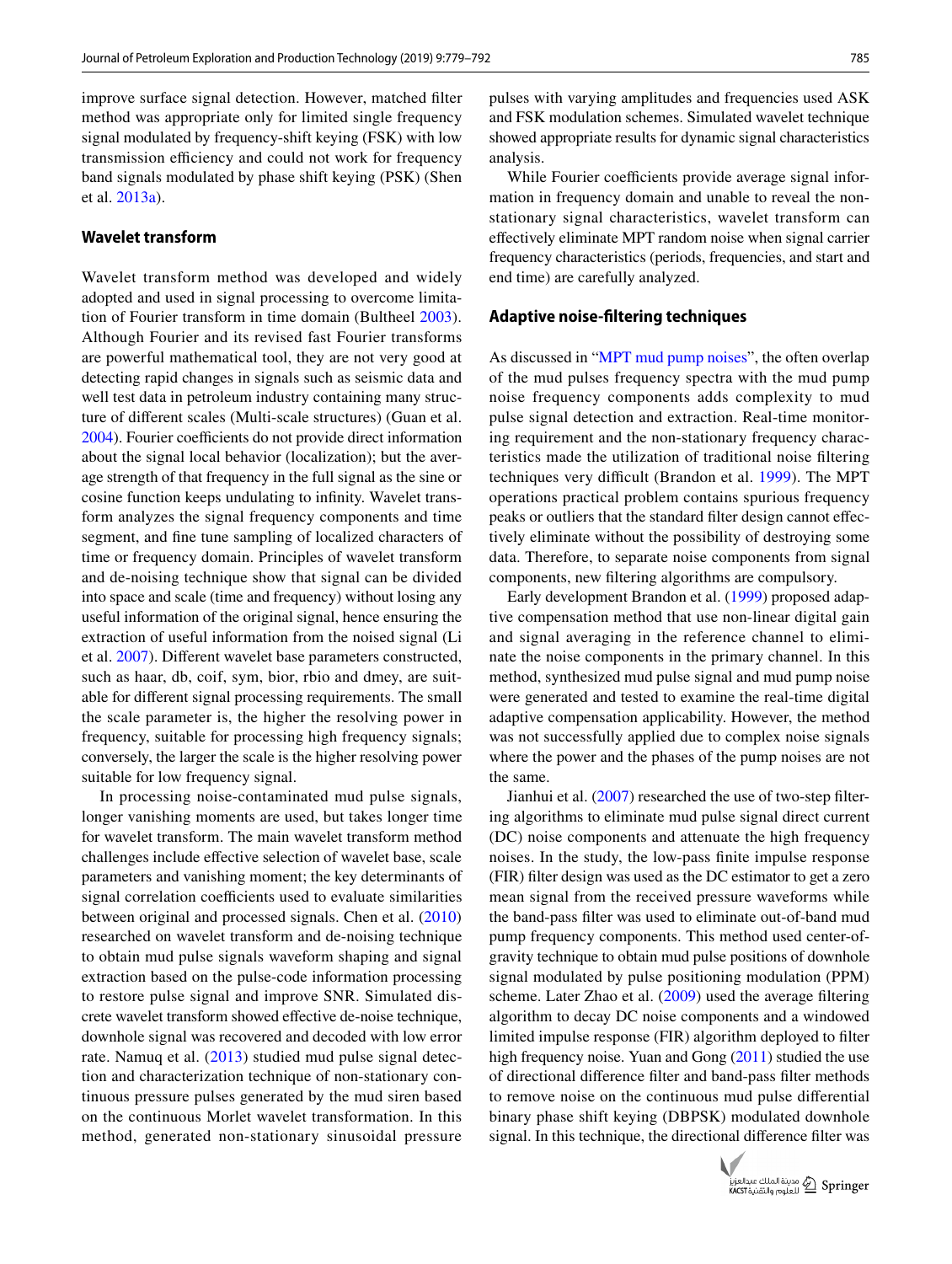used to eliminate mud pump and reflection noise signals in time domain while band-pass filter isolated out-of-band noise frequencies in frequency domain.

Other researchers implemented adaptive FIR digital filter using least mean square (LMS) evaluation criterion to realize the filter performances to eliminate random noise frequencies and reconstruct mud pulse signals. This technique was adopted to reduce mud pump noise and improve surface received telemetry signal detection and reliability. However, the quality of reconstructed signal depends on the signal distortion factor, which relates to the filter step-size factor. Reasonably, chosen filter step-size factor reduces the signal distortion quality. Li and Reckmann ([2009](#page-12-21)) research used the reference signal fundamental frequencies and simulated mud pump harmonic frequencies passed through the LMS filter design to adaptively track pump noises. This method reduced the pump noise signals by subtracting the pump noise approximation from the received telemetry signal. Shen et al.  $(2013a)$  $(2013a)$  $(2013a)$  studied the impacts of filter step-size on signal-to-noise ratio (SNR) distortions. The study used the LMS control algorithm to adjust the adaptive filter weight coefficients on mud pulse signal modulated by differential phase shift keying (DPSK). In this technique, the same filter step-size factor numerical calculations showed that the distortion factor of reconstructed mud pressure QPSK signal is smaller than that of the mud pressure DPSK signal.

Study on electromagnetic LWD receiver's ability to extract weak signals from large amounts of well site noise using the adaptive LMS iterative algorithm was done by (Liu [2016](#page-12-36)). Though the method is complex and not straightforward to implement, successive LMS adaptive iterations produced the LMS filter output that converges to an acceptable harmonic pump noise approximation. Researchers' experimental and simulated results show that the modified LMS algorithm has faster convergence speed, smaller steady state and lower excess mean square error. Studies have shown that adaptive FIR LMS noise cancellation algorithm is a feasible effective technique to recover useful surface-decoded signal with reasonable information quantity and low error rate.

## **Other methods**

Different techniques which utilize two pressure sensors have been proposed to reduce or eliminate mud pump noises and recover downhole telemetry signals. During mud pressure signal generation, activated pulsar provides an uplink signal at the downhole location and the at least two sensor measurements are used to estimate the mud channel transfer function (Reckmann [2008\)](#page-12-26). The telemetry signal and the first signal (pressure signal or flow rate signal) are used to activate the pulsar and provide an uplink signal at the downhole location; second signal received at



the surface detectors is processed to estimate the telemetry signal; a third signal responsive to the uplink signal at a location near the downhole location is measured (Brackel [2016;](#page-11-8) Brooks [2015](#page-11-9); Reckmann [2008](#page-12-26), [2014\)](#page-12-20). The filtering process uses the time delay between first and third signals to estimate the two signal cross-correlation (Reckmann [2014\)](#page-12-20). In this method, the derived filter estimates the transfer function of the communication channel between the pressure sensor locations proximate to the mud pump noise source signals. The digital pump stroke is used to generate pump noise signal source at a sampling rate that is less than the selected receiver signal (Brackel [2016](#page-11-8)). This technique is complex as it is difficult to estimate accurately the phase difference required to give quantifiable time delay between the pump sensor and pressure sensor signals.

As mud pulse frequencies coincide with pump noise frequency in the MPT 1–20 Hz frequency operations, applications of narrow-band filter cannot effectively eliminate pump noises. Shao et al. ([2017\)](#page-12-2) proposed continuous mud pulse signal extraction method using dual sensor differential signal algorithm; the signal was modulated by the binary frequency-shift keying (BFSK). Based on opposite propagation direction between the downhole mud pulses and pump noises, analysis of signal convolution and Fourier transform theory signal processing methods can cancel pump noise signals using Eqs. [3](#page-7-0) and [4.](#page-7-0) The extracted mud pulse telemetry signal in frequency domain is given by Eqs. [3](#page-7-0) and [4](#page-7-0) and its inverse Fourier transformation by Eq. [4.](#page-7-0) The method is feasible to solve the problem of signal extraction from pump noise,

$$
S(\omega) = \frac{P_A(\omega) - H(\omega)P_B(\omega)}{1 - H(\omega)H(\omega)},
$$
\n(3)

<span id="page-7-0"></span>
$$
s(t) = f^{-1}S(\omega) = f^{-1} \left[ \frac{P_{A}(\omega) - H(\omega)P_{B}(\omega)}{1 - H(\omega)H(\omega)} \right],
$$
 (3)

where

- $s(t)$  and  $S(\omega)$  is the signal received by sensor A at time *t* and its frequency domain transformed.
- $P_A(\omega)$  and  $P_B(\omega)$  Fourier transformed pressure responses at sensors A and B, respectively.
- $f^{-1}$  is the inverse Fourier transformation.
- $H(\omega) = f^{-1}h(t) = G(\omega)e^{-j\omega\tau}$  is the Fourier transformed impulse response, *h*(*t*), data transmission between sensor A and sensor B.

These researches provide a novel mud pulse signal detection and extraction techniques submerged into mud pump noise, attenuation, reflections, and other noise signals as it moves through the drilling mud.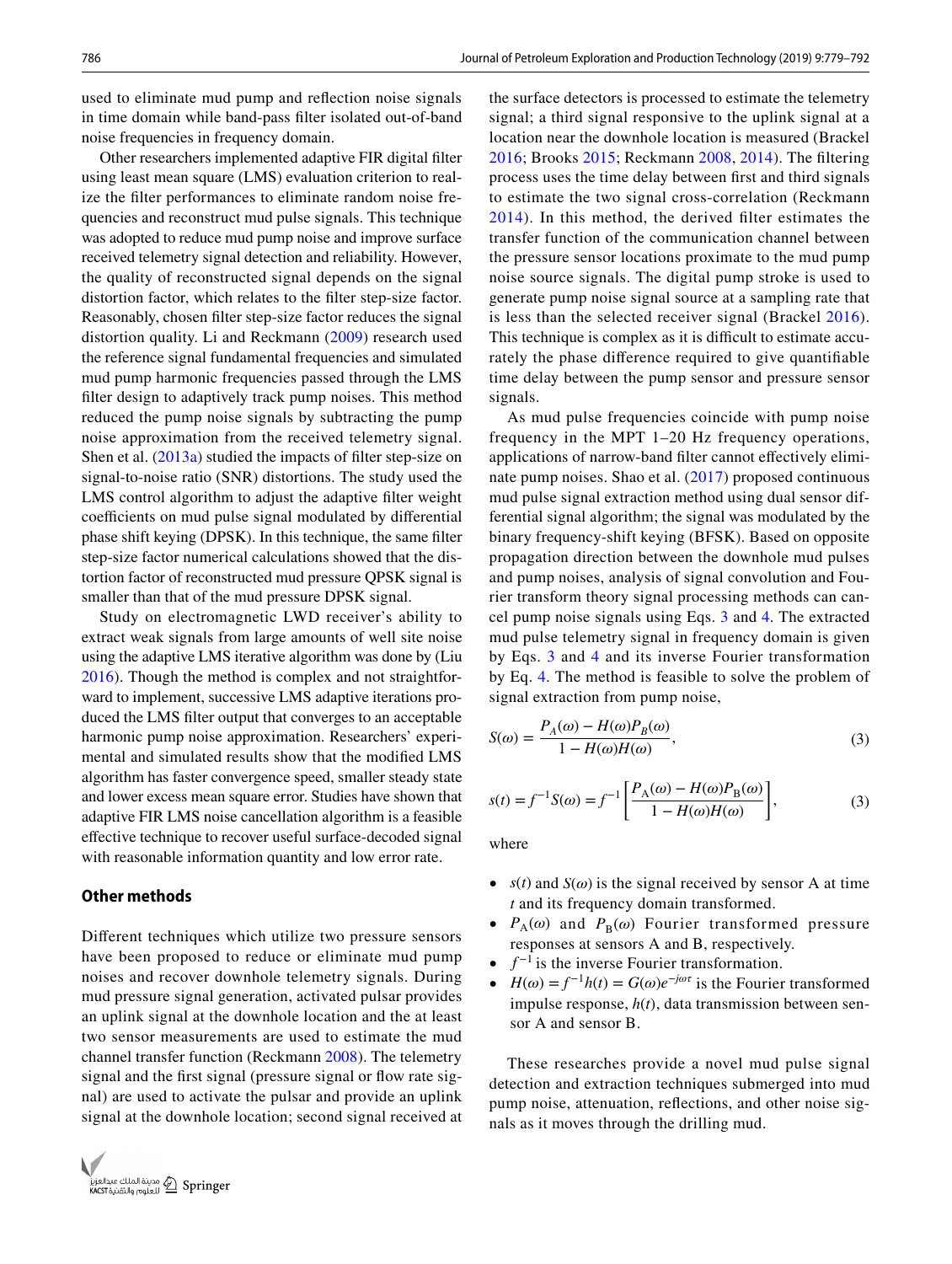### **MPT technology advances**

Significant technological advances have been made since the commercialization of LWD in 1978. The increased abundant amount of downhole collected information has considerably encouraged oilfield service providers to research and develop faster real-time data rate equipment (Emmerich et al. [2015](#page-11-16)). The recent major changes in drilling technologies are the consequences of increasing demand for sophisticated LWD services. The demand has witnessed new developments of downhole and surface signal encoding and decoding techniques, data compression methods and improved signal processing techniques (Wassermann et al. [2009](#page-13-2)). Mud channel drilling characteristic variations have led LWD researchers to develop methods and techniques that overcome restrictions in improving the mud pulse system for safety and drilling optimization.

This section review development trends reflecting to MPT technologies and processes improvement with a focus on data rate transmission capacity, data compression, signal encoding and decoding techniques, software automation and hardware changes on conventional MPT pulsar system.

#### **MPT data rates and data compression**

In LWD logging, band-limited telemetry systems are required to collect and carry large amounts of downhole data and send them to surface components. The increased amount of information results into prolonged rig time that sacrifices the borehole information and limits the oilfield operation requirements (Jia et al. [2011;](#page-12-37) Zhang et al. [2008\)](#page-13-10). Traditional mud pulse systems generated data rate ranging between 1 and 3 bps while the required transmission rate which could fit the current drilling demand was 4–6 bps (Shao et al. [2017\)](#page-12-2). Initial novel research on continuous mud pulse telemetry waves attained the maximum data transmission of more than 10 bps (Hutin et al. [2001](#page-12-3)). In 2008, new system was tested which managed to achieve data rates of up to 20 bps and a minimum of 5 bps in weakly deteriorated channel conditions (Klotz et al. [2008b\)](#page-12-23).

Effective and robust signal transmission techniques combined with data compression methods can improve the performance of MPT systems data rate transmission. The introduction of data compression techniques into mud pulse logging data (Wu [2008\)](#page-13-11) can improve the MPT information quantity and quality to satisfy exploration and drilling information. Real-time logging data compression method and mud signal differential pulse-code modulation (DPCM) scheme can reduce data redundancy, achieve good signal decoding quality and low algorithm complexity (Yu et al. [2010](#page-13-12); Zhang et al. [2009\)](#page-13-13). With the compression ratio of at least 50%, it can provide the alterable compressing ratio advantages, excellent decode quality and low algorithm complexity (Zhang et al. [2009](#page-13-13)). Half compressed real-time logging data can double the transmission efficiency of the LWD system when the error between the compressed and original data is less than 5% (Yu et al. [2010\)](#page-13-12). The 4 bps physical data transmission link with data compression addition can achieve effective data rates of up to 33 bps at higher telemetry frequencies ( $\geq$  10 Hz) (Caruzo et al. [2012](#page-11-17)). Implemented Orion II telemetry platform employed data compression algorithms that increased the quantity of data rate to 120 bps (simulated results), providing real-time geo-steering drilling efficiency to surface from 12,300 m downhole (Gilles [2009](#page-12-38)). However, (Gilles [2009\)](#page-12-38) and (Caruzo et al. [2012](#page-11-17)) did not disclose the data compression methods used. The data compression algorithms to maximize the effective data rate and allow delivery of real-time image data of equivalent quality were demonstrated by (Cooper et al. [2015](#page-11-18)). At surface, compatible data decompression algorithms are required to maintain compressed telemetry data quality.

#### **Signal modulation techniques**

The effective data rate can be increased by the use of modulation scheme with low bit error rate. To improve the mud pulse telemetry signal-to-noise ratio (SNR), the system that supports two signaling types, different signal modulations and various signal frequencies is required. Klotz et al. ([2008c\)](#page-12-22) introduced a self-adjusting processing algorithms which can switch carrier frequencies between baseband modulation (ASK, PSK and FSK) with underlying pulse position encoding whenever mud signal distortion and changes occur. Enabling efficient transmission, an innovative improvements to MPT in ultra-deep environment which use QPSK modulation scheme was tested by (Caruzo et al. [2012](#page-11-17)). To increase physical data rate, multiple bits were sent on a single pressure symbol to minimize transmission bit errors suffered in discrete modulation scheme. Mud pulse position coding techniques can improve signal coding efficiency and increase telemetry data rate speed. Cooper et al. ([2015](#page-11-18)) encoded downhole negative pressure pulse signal using differential pulse position modulation (DPPM) scheme while (Shearer [2010\)](#page-12-15) proposed a combination of pulse position modulation (PPM) and pulse width modulation (PWM) techniques to convey mud pulse position of both upward and downward transitions. In certain pulse variations, pulse amplitude modulation (PAM) can be used alone or in combination with PPM and/or PWM, allowing data to also be conveyed by the pulse amplitude.

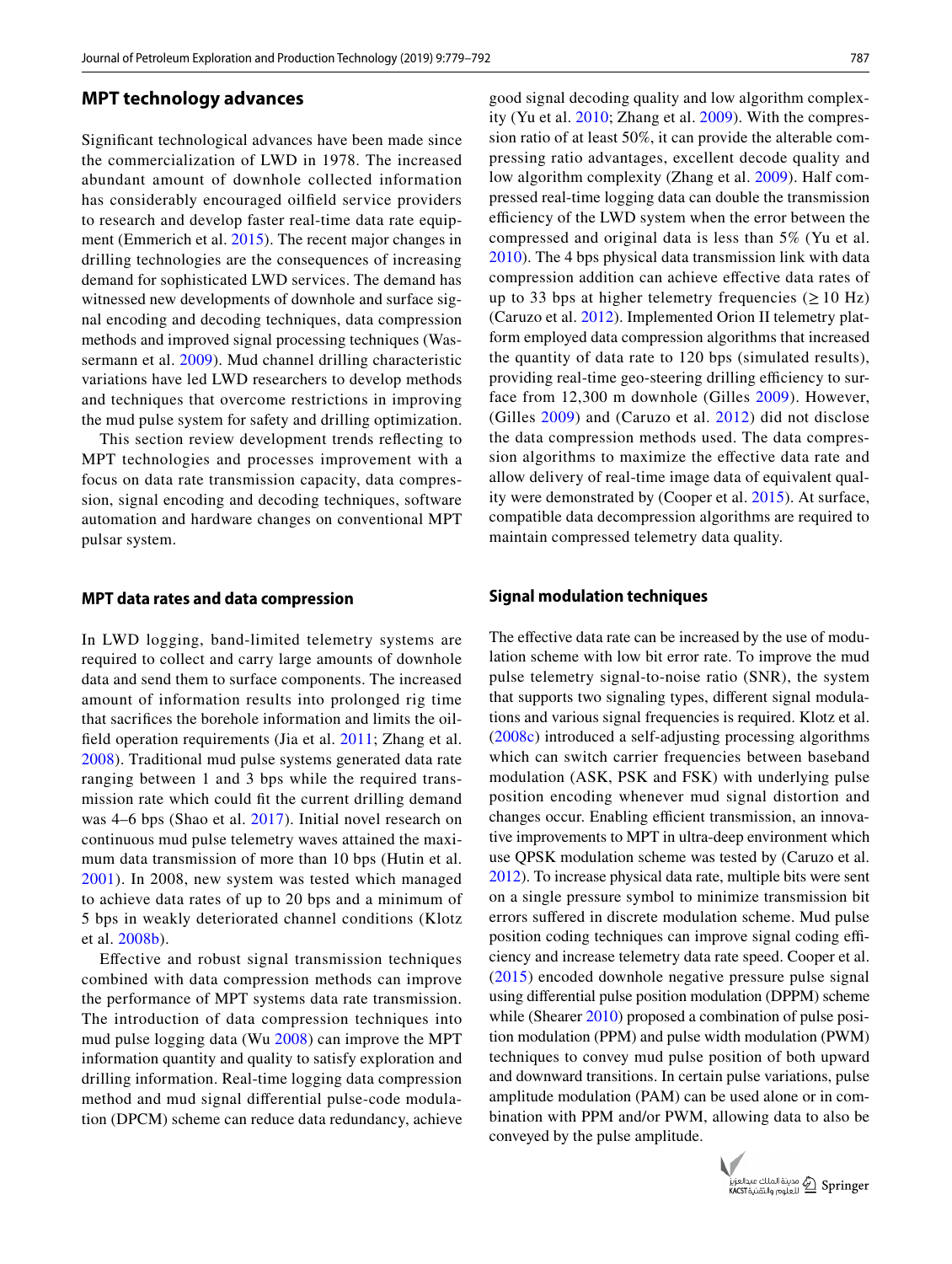The use of these modulation schemes requires weaker signal detection method at the surface receiver, noise cancellation methods, compatible decompression algorithm and demodulation techniques to improve system quality.

#### **Hardware changes**

Several hardware changes in the conventional MPT systems have been proposed to enhance noise signal immunity to a minimum level. The use of an oscillating shear valve instead of rotational valve capable of generating pressure pulses at the appropriate frequency for the well conditions and the use of two surface pressure transducers on the surface have been tested (Klotz et al. [2008a](#page-12-17), [b,](#page-12-23) [c\)](#page-12-22). Surface noise cancellation algorithms in real-time to handle complex and continuously varying properties of the transmission mud channel to optimize signal transmission were implemented, as shown in Fig. [2.](#page-9-0) The developed MPT system was robust in the presence of surface piping, borehole drilling parameters and mud changing properties (Klotz et al. [2008b](#page-12-23)). The new mud pulse telemetry system using the annular-venting pulsar technology to create negative pressure pulses in the borehole of the drill string was demonstrated by (Cooper et al. [2015\)](#page-11-18). The system objective was to improve downhole power management, actuation of the valve, and valve durability, thereby increasing the strength and data rate of the system.

#### **Software automation**

Recently, new advanced mud pulse telemetry system which generate digitally controlled pulse signals and automatic self-adjusted surface system to achieve high degree of freedom using the novel mud pulsar mechanism are designed. High speed mud pulse telemetry system (HSMPT) transmitting data at high rates using the known training sequence (TS) to adapt improved signal processing by comparing between the sequence and the received signal was introduced by (Emmerich et al. [2015](#page-11-16)). The HSMPT was tested in oil field with ultra-deep water drilling operation application using water-based mud (WBM) and high-viscosity oil-based mud (OBM) systems.

Later, research by (Emmerich et al. [2016a\)](#page-11-19) improved the detection of the TS to automatically adjust adaptive filter to achieve the physical data rates of 10bits/s. The system was automatically able to tune the surface adaptive filters to any mud property changes that affect the channel signal characteristics, Fig. [3](#page-9-1).

Challenges of the reliable automatic TS detection in severe harsh environments introduced additional changes to the overall system where new noise-reduction algorithm was introduced in the detection method, Fig. [4](#page-9-2) (Emmerich et al. [2016b\)](#page-11-20). The adaptive filter coefficients were automatically tested in real time and demonstrated good performance indicator application.

<span id="page-9-1"></span><span id="page-9-0"></span>

<span id="page-9-2"></span>مدينة الملك عبدالعزيز Springer<br>KACST اللغلوم والتقنية KACST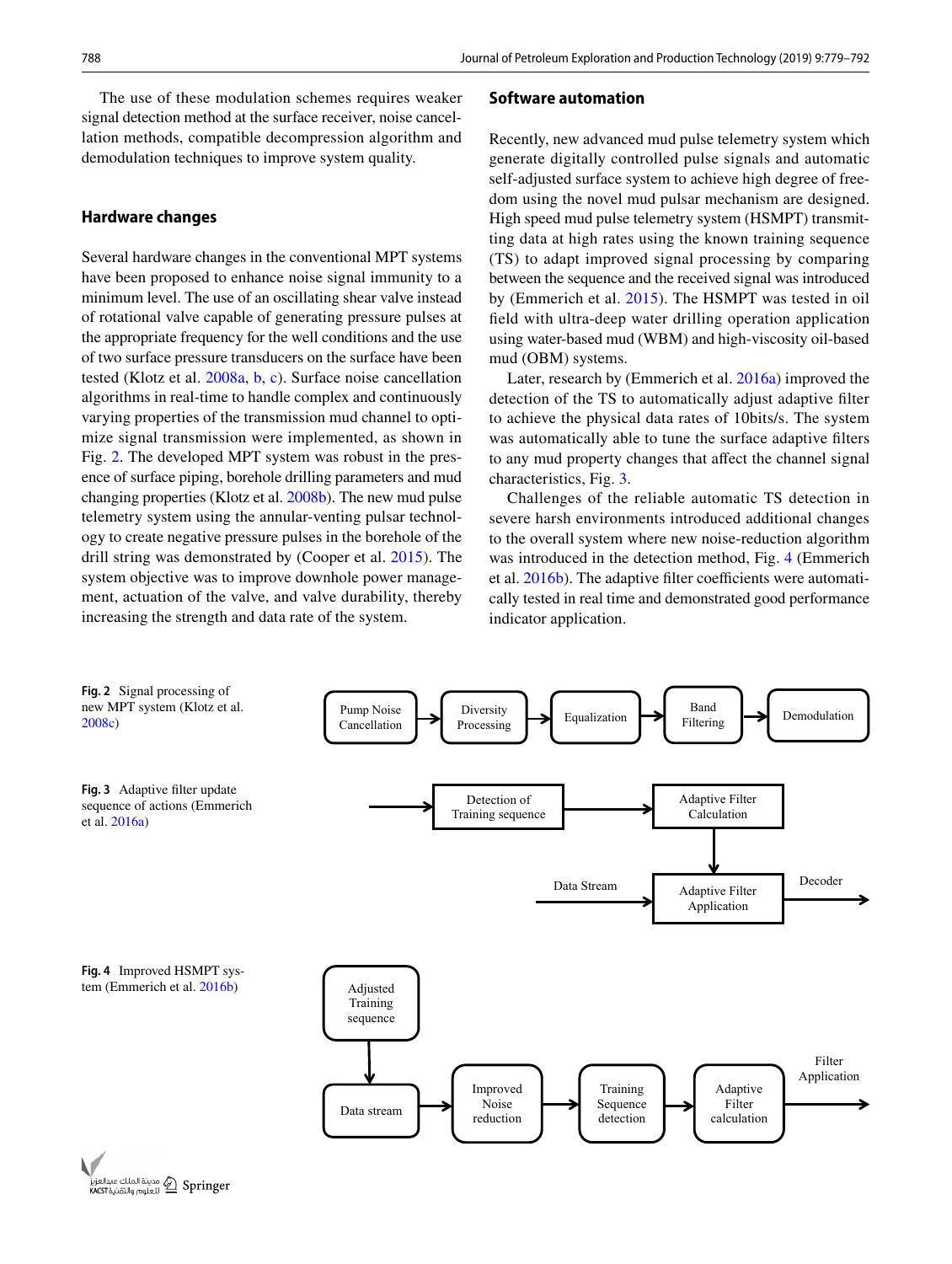HSMPT operations experience specific environments drilling challenges caused by high-pressure or high-temperature and specific mud or certain rig construction limitations. The absence of reliable HSMPT created significant risks associated with health and safety that may cause accidents in the environment with inadequate critical downhole information (Emmerich et al. [2016a,](#page-11-19) [b\)](#page-11-20). Highly qualified and experienced personnel are required to fully operate HSMPT as the system components are very complex (Emmerich et al. [2016b\)](#page-11-20). HSMPT systems are limited to field tests since their downhole signal conditions design are difficult and cannot be simulated in the laboratory environment (Emmerich et al. [2015\)](#page-11-16). HSMPT creates additional materials and equipment's procurement logistics, repair and maintenance challenges as their designs are typically different to standard mud pulse telemetry. Convention improved mud pulse telemetry will still be the most used technology and economical solution for oil and gas exploration and drilling activities.

## **Summary and discussion**

Petroleum exploration and drilling activities require high density logging data collections to ensure accurate drive and control operation. Precise formation evaluation and decision-making increases drilling field operation profits and economic value. Despite that wired coiled tubing telemetry technologies are technically efficient; they present numerous design and operational complexity. Mud pulse telemetry reliability and other incremental improvements contributed to be the best choice technology advantages. Mud pulse telemetry robust downhole signal modulation and data compression with surface noise cancellation algorithms have guaranteed immunity to noise signals and speed data rate transmission.

Researchers have shown key technical factors to improve mud pulse telemetry drilling performances are signal modulation technique, data compression methods, mud properties and surface noise cancellation techniques. Robust signal processing methods at the surface are imperative, but most of the schemes discussed amount to common sense procedures that can be difficult to implement. Detailed technical signal processes are not clearly disclosed, most of the journal papers mention general information to their solutions. Majority recommend subtracting, delaying and adding signals to create a type of weighted waveform that can improve signal-to-noise ratio (SNR) system performances. Oilfield service providers' patents and scientific papers are limited to field test operations and mostly kept as company secrets, making their methods difficult to simulate in the laboratory environment. LWD tools that are tested in one field situation can perform entirely differently in other fields. Measured standpipe signals can vary significantly from one rig to another without explanation; in some application extremely weak signals are found with tools that are mechanically functioning well.

Surface signal processing techniques recognize downhole coded and modulated signals generated by the poppet pulsar, siren pulsar or shear-valve pulsar under controlled pressure variations. Effective mud pulse telemetry signal modulation techniques combined with data compression methods can lower bit error rate, improve signal-to-noise ratio (SNR) and increase data rates transmission even under varying signal and mud properties distortions. Pulse position modulation (PPM) techniques and signal modulations which switch carrier frequencies between baseband modulations such as QPSK, DPSK and DBPSK generate robust signal-to-noise interferences. Properly designed filtering schemes and suitable derivation of mathematical models to reflect signal properties are significant. Adaptive finite impulse response (FIR) filters using least mean square (LMS) evaluation criterion are preferred to realize filter performances to eliminate or reduce various noise frequencies and recover mud pulse signals. Modified least mean square (LMS) algorithm has faster convergence speed, smaller steady state and lower excess mean square error which allow reasonable selection of filter step-size factor which relates to signal distortions.

Mud pulse telemetry system remains the most used technology in oil and gas exploration and drilling operations. Systems transmitting at more than 10 bps with higher data quality and transmission reliability can be simulated in the laboratory environment to match the real-time mounting demands.

## **Conclusion**

Logging while drilling (LWD) environment poses extreme challenges in today's drilling activities of increasing operational risks and decreasing tolerance for errors. Surfacereceived signals are very noisy submerged into complex mud pump, interference, reflection, attenuation and random noise signal sources that weaken surface signal detection and extraction. Drilling decisions to obtain technology economic value have increased downhole information quantity and quality requirements which stimulated greater bandwidth and higher data rate transmission demands. Accurate downhole information signal impairment suppression methods prior to signal decoding are compulsory for safety reasons. Sophisticated digital signal and noise processing are compulsory to improve signal-to-noise ratio (SNR) performances. Logging tools must implement robust signal processing methods such as signal modulation, data compression method, surface noise cancellation techniques, surface signal demodulation and compatible data decompression algorithms to guarantee data quality and high data rates.

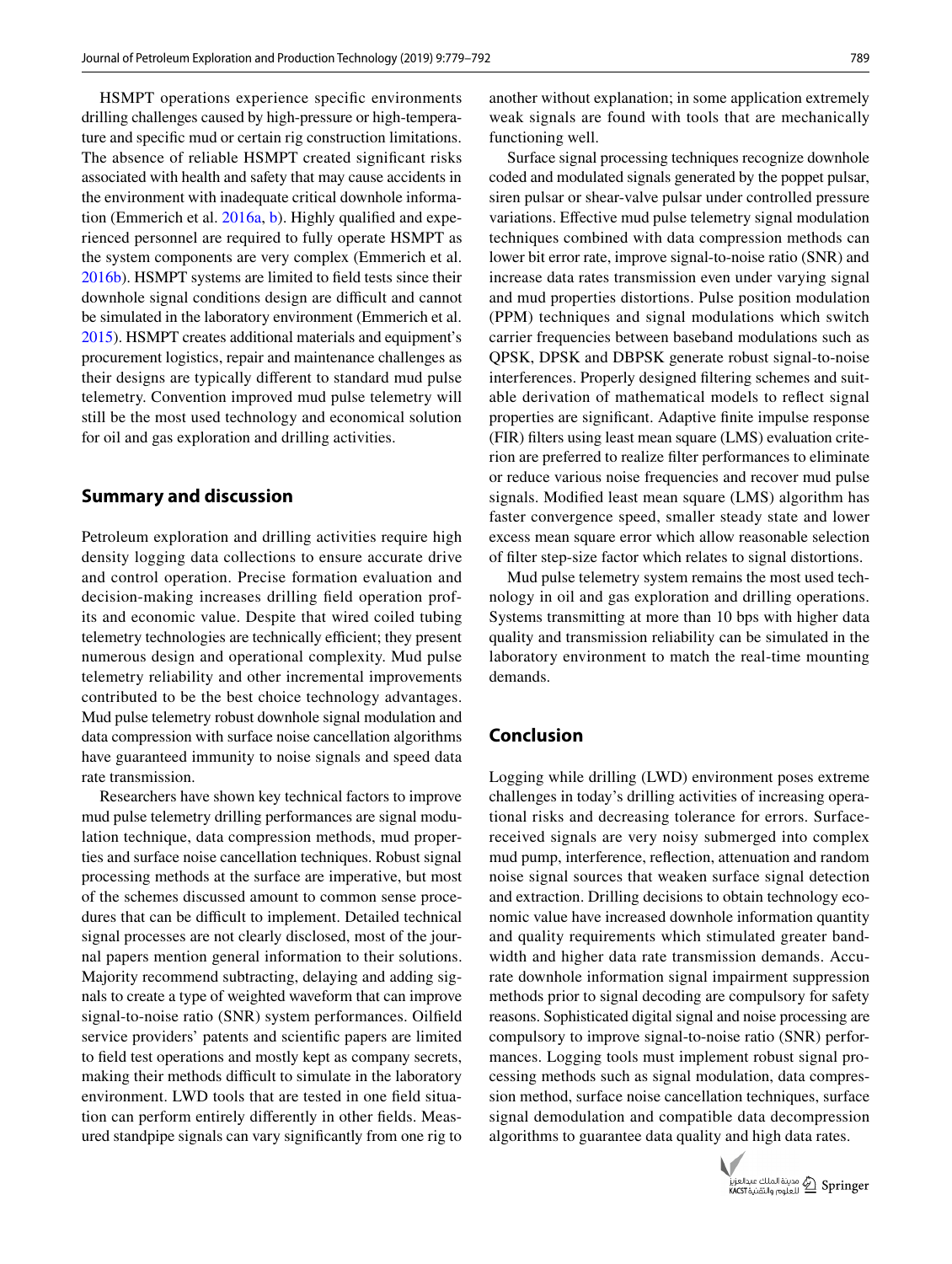Mud pulse telemetry signal processing techniques have improved drilling steering control, logging data measurements, formation evaluation accuracy and rigging time savings. Mud pulse technology step-change improvement demonstrates data transmission performance records, wide range operating environments and low operating cost. Surface signal processing techniques to cancel operational consequences of downhole mud pulses interacting with mud pump pressure signals which results into constructive or destructive interferences are compulsory.

Given the inherited mud pulse telemetry complexity with the working interaction surroundings, surface signal processing and noise cancellation methods are limited by certain assumptions and simplifications. Numerous researches provided contradicting details related to signal generation, signal transmission data rates, signal detection and extraction. It is apparent that a wide range of complex methods to enhance mud pulse telemetry signal operation effectiveness have been developed. Filtering schemes using adaptive FIR digital filter with least mean square (LMS) evaluation criterion have shown successful filter performances. More active noise cancellation design to evaluate least mean square (LMS), normalized least mean square (NLMS), recursive least square (RLS) and windowed adaptive FIR filter performances are open for future study. Filtering performance comparison between adaptive finite impulse response (FIR) and infinity impulse response (IIR) filters design may also be studied. More research on mud pulse transmission challenges, solutions and strategies are still open for further petroleum exploration and drilling efficiency.

**Acknowledgements** The authors wish to thank the anonymous reviewers for their valuable and constructive suggestions that improved this paper. This work was partly supported by the National Natural Science Foundation of China (Nos. 51604038, 51541408) and the Education Department of Hubei Province, China (D20141303).

**Open Access** This article is distributed under the terms of the Creative Commons Attribution 4.0 International License [\(http://creativeco](http://creativecommons.org/licenses/by/4.0/) [mmons.org/licenses/by/4.0/](http://creativecommons.org/licenses/by/4.0/)), which permits unrestricted use, distribution, and reproduction in any medium, provided you give appropriate credit to the original author(s) and the source, provide a link to the Creative Commons license, and indicate if changes were made.

## **References**

- <span id="page-11-1"></span>Akimov ON, Baule A, Bethge J, Roessel T, Tilsley-Baker R, et al (2006) Real-time transmission of high resolution images. In: SPE Europec/EAGE annual conference and exhibition. Society of petroleum engineers
- <span id="page-11-3"></span>Ali TH, Sas M, Hood JA, Lemke SR, Srinivasan A, McKay J, Mondragon C, Townsend SC, Edwards S, Fereday KS et al (2008) High speed telemetry drill pipe network optimizes drilling dynamics and wellbore placement. In: IADC/SPE drilling conference. Society of petroleum engineers



- <span id="page-11-5"></span>Blanco D, Rahimov K, Livescu S, Garner L, Vacik L et al (2016) Coiled tubing telemetry system improvements with real-time tension, compression, and torque data monitoring. In: Abu Dhabi international petroleum exhibition & conference. Society of petroleum engineers
- <span id="page-11-4"></span>Blanco D, Sach M, Livescu S et al (2017) 3 1/2-in. Coiled tubing telemetry system saves time and improves operational efficiency during a multi-well campaign in Norway. In: SPE/ICoTA coiled tubing and well intervention conference and exhibition. Society of petroleum engineers
- <span id="page-11-8"></span>Brackel H-U (2016) Pump noise reduction and cancellation. US20140017092
- <span id="page-11-15"></span>Brandon TL, Mintchev MP, Tabler H et al (1999) Adaptive compensation of the mud pump noise in a measurement-while-drilling system. SPE J 4:128–133
- <span id="page-11-9"></span>Brooks AG (2015) Mud pulse telemetry noise reduction method. US 9,007,232 B2
- <span id="page-11-13"></span>Bultheel A (2003) Wavelets with applications in signal and image processing. Course Material University of Leuven, Belgium
- <span id="page-11-17"></span>Caruzo A, Hutin R, Reyes S, Tweel A, Temple P et al (2012) Advanced design and execution techniques for delivering high data rate MWD telemetry for ultradeep wells. In: OTC Arctic technology conference. Offshore Technology Conference
- <span id="page-11-14"></span>Chen W-Y, Fang B, Wang Y (2010) MWD drilling mud signal de-noising and signal extraction research based on the pulse-code information. In: Wavelet analysis and pattern recognition (ICWAPR), 2010 international conference on. IEEE, pp. 244–249
- <span id="page-11-10"></span>Cheng L, Jinfeng C, Zhao L, Shangchun F (2014a) Multiple-echo suppression modeling and experimental verification for acoustic transmission along periodic drillstring using dual receivers. Shock Vib 2014:295279
- <span id="page-11-11"></span>Cheng L, Jinfeng C, Zhao L, Shangchun F, Tianhuai D (2014b) Characteristics analysis of joint acoustic echo and noise suppression in periodic drillstring waveguide. Shock Vib. 2014
- <span id="page-11-18"></span>Cooper P, Santos LSB et al (2015) New mud pulse telemetry system delivers improved drilling dynamics and formation evaluation data. In: SPE Russian petroleum technology conference. Society of petroleum engineers
- <span id="page-11-12"></span>Cowan K (2005) Method for sealing lost circulation zones. US20050269085 A1
- <span id="page-11-0"></span>de Almeida Jr, IN, Antunes PD, Gonzalez FOC, Yamachita RA, Nascimento A, Goncalves JL (2015) A review of telemetry data transmission in unconventional petroleum environments focused on information density and reliability. J Softw Eng Appl 8:455
- <span id="page-11-16"></span>Emmerich W, Akimov O, Brahim IB, Greten A et al (2015) Reliable high-speed mud pulse telemetry. In: SPE/IADC drilling conference and exhibition. Society of petroleum engineers
- <span id="page-11-19"></span>Emmerich W, Akimov O, Brahim IB, Greten A et al (2016a) Field performance of automated high-speed mud pulse telemetry system. In: IADC/SPE drilling conference and exhibition. Society of petroleum engineers
- <span id="page-11-20"></span>Emmerich W, Greten A, Brahim IB, Akimov O et al (2016b) Evolution in reliability of high-speed mud pulse telemetry. In: Offshore technology conference. Offshore Technology Conference
- <span id="page-11-2"></span>Farraj AK, Miller SL, Qaraqe KA (2013) Propagation measurements for acoustic downhole telemetry systems. In: SPE annual technical conference and exhibition. Society of petroleum engineers
- <span id="page-11-7"></span>Fulda C, Akimov O, Baule A, Bethge J, Roessel T, Tilsley-Baker R (2006) Real-time transmission of high-resolution images. In: SPE Europec/EAGE annual conference and exhibition (Vienna, Austria)
- <span id="page-11-6"></span>Garner L, Vacik L, Livescu S, Blanco D et al (2016) Operational improvements with the expansion of an intelligent coiled tubing system to include real-time tension, compression, and torque data monitoring. In: SPE/ICoTA coiled tubing and well intervention conference and exhibition. Society of petroleum engineers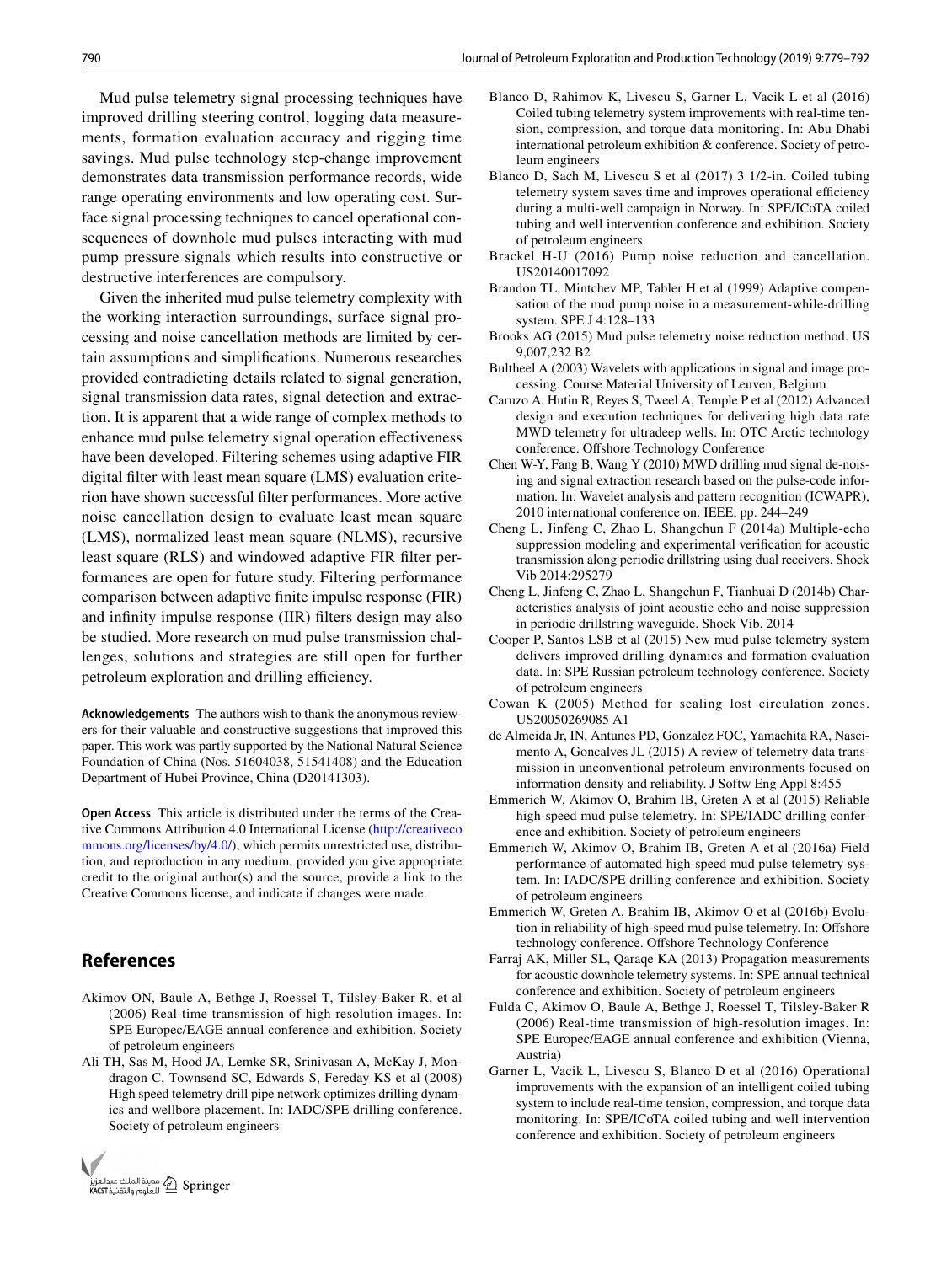- <span id="page-12-38"></span>Gilles V (2009) Delivering data to drive drilling decisions. Schlumberger, next generation exploration, development and production suit, pp 20–23
- <span id="page-12-32"></span>Guan L, Du Y et al (2004) Review of the application of wavelet analysis in the petroleum industry. In: Canadian international petroleum conference. Petroleum society of canada
- <span id="page-12-19"></span>Hahn D, Peters V, Rouatbi C, Scholz E (2008) Reciprocating pulser for mud pulse telemetry. US 7,417,920 B2
- <span id="page-12-27"></span>Harrell J, Brooks AG, Morsy HS (2000) Method and apparatus for mud pulse telemetry in underbalanced drilling systems. US6097310 A
- <span id="page-12-5"></span>Harrison WH, Mazza RL, Rubin LA, Yost AB et al (1990) Air-drilling, electromagnetic, MWD system development. In: SPE/IADC drilling conference. Society of petroleum engineers
- <span id="page-12-1"></span>Hartmann A, Akimov O, Morris S, Fulda C et al (2012) Improving real-time image-data quality with a telemetry model. SPE Drill Complet 27:383–392
- <span id="page-12-10"></span>Hernandez M, MacNeill DW, Reeves M, Kirkwood AD, Ruszka JP, Zaeper R, Lemke SR et al (2008) High-speed wired drillstring telemetry network delivers increased safety, efficiency, reliability, and productivity to the drilling industry. In: SPE indian oil and gas technical conference and exhibition. Society of petroleum engineers
- <span id="page-12-18"></span>Hutin R (2012) Zero sum pressure drop mud telemetry modulator. US 2012/0146807 A1
- <span id="page-12-3"></span>Hutin R, Tennent RW, Kashikar SV et al (2001) New mud pulse telemetry techniques for deepwater applications and improved real-time data capabilities. In: SPE/IADC drilling conference. Society of petroleum engineers
- <span id="page-12-37"></span>Jia AX, Qiao WX, Ju XD, Che XH, Lu R, Wang RJ (2011) Effect test on compression algorithms of acoustic logging downhole data. Well Logging Technol 35:288–291
- <span id="page-12-35"></span>Jianhui Z, Liyan W, Fan L, Yanlei L (2007) An effective approach for the noise removal of mud pulse telemetry system. In: Electronic measurement and instruments, 2007. ICEMI'07. 8th international conference On. IEEE, pp. 1–971
- <span id="page-12-16"></span>Klotz C, Reckmann H, Wassermann I, Macpherson JD, Ortiz JA, Brooks AG (2007) System and method for measurement while drilling telemetry. US 2007/0189119 A1
- <span id="page-12-17"></span>Klotz C, Bond PR, Wassermann I, Priegnitz S et al (2008a) A new mud pulse telemetry system for enhanced MWD/LWD applications. In: IADC/SPE drilling conference. Society of petroleum engineers
- <span id="page-12-23"></span>Klotz C, Kaniappan A, Thorsen AK, Nathan E, Jahangir M, Lie L et al (2008b) A new mud pulse telemetry system reduces risks when drilling complex extended reach wells. In: IADC/SPE Asia Pacific drilling technology conference and exhibition. Society of petroleum engineers
- <span id="page-12-22"></span>Klotz C, Wassermann I, Hahn D et al (2008c) Highly flexible mud pulse telemetry: a new system. In: SPE Indian oil and gas technical conference and exhibition. Society of petroleum engineers
- <span id="page-12-21"></span>Li J, Reckmann H (2009) System and method for pump noise cancellation in mud pulse telemetry. US 7,577,528 B2
- <span id="page-12-33"></span>Li C-W, Mu D-J, Li A-Z, Liao Q-M, Qu J-H (2007) Drilling mud signal processing based on wavelet. In: Wavelet analysis and pattern recognition, 2007. ICWAPR'07. international conference On. IEEE, pp. 1545–1549
- <span id="page-12-29"></span>Li H, Meng Y, Li G, Zhu L, Li Y, Chen Y (2015) Effects of suspended solid particles on the propagation and attenuation of mud pressure pulses inside drill string. J Nat Gas Sci Eng 22:340–347
- <span id="page-12-28"></span>Lin Y, Kong X, Qiu Y, Yuan Q (2013) Calculation analysis of pressure wave velocity in gas and drilling mud two-phase fluid in annulus during drilling operations. Math Probl Eng. 2013
- <span id="page-12-36"></span>Liu K (2016) Adaptive noise cancellation for electromagnetic-whiledrilling system. In: Information science and control engineering (ICISCE), 2016 3rd international conference on. IEEE, pp. 1253–1256
- <span id="page-12-0"></span>Liu X, Bo L, YUE Y (2007) Transmission behavior of mud-pressure pulse along well bore\*\*. Project supported by the national high technology research and development program of China (863 Program, Grant No. 820-Q-04). J Hydrodyn Ser B 19:236–240
- <span id="page-12-11"></span>Livescu S, Blanco DA, Vacik L, Kubicki K et al (2015a) Novel 2 1/8 in. Real-time downhole data monitoring system for coiled tubing operations. In: SPE annual technical conference and exhibition. Society of petroleum engineers
- <span id="page-12-12"></span>Livescu S, Blanco DA, Vacik L et al (2015b) 2 1/8-in. Intelligent coiled tubing system improves operational efficiency. In: International petroleum technology conference. International petroleum technology conference
- <span id="page-12-30"></span>Lu Y, Tang J, Ge Z, Xia B, Liu Y (2013) Hard rock drilling technique with abrasive water jet assistance. Int J Rock Mech Min Sci 60:47–56
- <span id="page-12-9"></span>Manning MJ, MacCallum D, Macpherson J, Taylor D, Zaeper R, King M, Hart E, Quinn T, Lofts J, Daykin C et al (2007). Processing wired pipe LWD-FE data in real time–experiences and lessons learned. In: SPWLA 48th annual logging symposium, pp. 1–9
- <span id="page-12-31"></span>Marsh JL, Fraser EC, Holt AL Jr et al (1988) Measurement-whiledrilling mud pulse detection process: an investigation of matched filter responses to simulated and real mud pressure pulses. In: Petroleum computer conference. Society of petroleum engineers
- <span id="page-12-13"></span>Mokhtar M, Khaidir M, Yaakub MY, Mustaffa SE, Keong AH, Kasim MH, Wijoseno DA et al (2014). Unlocking marginal field potential via fiber optic enabled coiled tubing integrated solutions. In: IADC/SPE Asia Pacific drilling technology conference. Society of petroleum engineers
- <span id="page-12-34"></span>Namuq MA, Reich M, Bernstein S (2013) Continuous wavelet transformation: a novel approach for better detection of mud pulses. J Pet Sci Eng 110:232–242
- <span id="page-12-6"></span>Neff JM, Camwell PL et al (2007) Field test results of an acoustic telemetry MWD system. In: SPE/IADC drilling conference. Society of petroleum engineers
- <span id="page-12-4"></span>Nygard V, Jahangir M, Gravem T, Nathan E, Evans JG, Reeves M, Wolter H, Hovda S et al (2008) A step change in total system approach through wired drillpipe technology. In: IADC/SPE drilling conference. Society of petroleum engineers
- <span id="page-12-14"></span>Ramondenc P, Baez F et al (2013) Using fiber-optic-enabled coiled tubing to quantify fluid placement and optimize stimulation effectiveness during matrix stimulation treatments in carbonate reservoirs. In: SPE European formation damage conference and exhibition. Society of petroleum engineers
- <span id="page-12-26"></span>Reckmann H (2008) Downhole noise cancellation in mud pulse telemetry. US 2008/0074948 A1
- <span id="page-12-20"></span>Reckmann H (2014) Downhole noise cancellation in mud pulse telemetry. US 8,811,118 B2
- <span id="page-12-8"></span>Reeves M, MacPherson JD, Zaeper R, Bert DR, Shursen J, Armagost WK, Pixton DS, Hernandez M, et al (2006) High speed drill string telemetry network enables new real time drilling and measurement technologies. In: IADC/SPE drilling conference. Society of petroleum engineers
- <span id="page-12-7"></span>Schnitger J, Macpherson JD et al (2009) Signal attenuation for electromagnetic telemetry systems. In: SPE/IADC drilling conference and exhibition. Society of petroleum engineers
- <span id="page-12-2"></span>Shao J, Yan Z, Han S, Li H, Gao T, Hu X, Wei C (2017) Differential signal extraction for continuous wave mud pulse telemetry. J Pet Sci Eng 148:127–130
- <span id="page-12-15"></span>Shearer ES (2010) Pulse signaling for downhole telemetry. US 2010/0188253 p A1
- <span id="page-12-24"></span>Shen Y, Zhang L, Zhang H, Su Y, Sheng L, Li L (2013a) Eliminating noise of mud pressure phase shift keying signals with a selfadaptive filter. Indones J Electr Eng Comput Sci 11:3028–3035
- <span id="page-12-25"></span>Shen Y, Zhang L-T, Cui S-L, Sheng L-M, Li L, Su Y-N, (2013b) Delay pressure detection method to eliminate pump pressure interference on the downhole mud pressure signals. Math Probl Eng. 2013